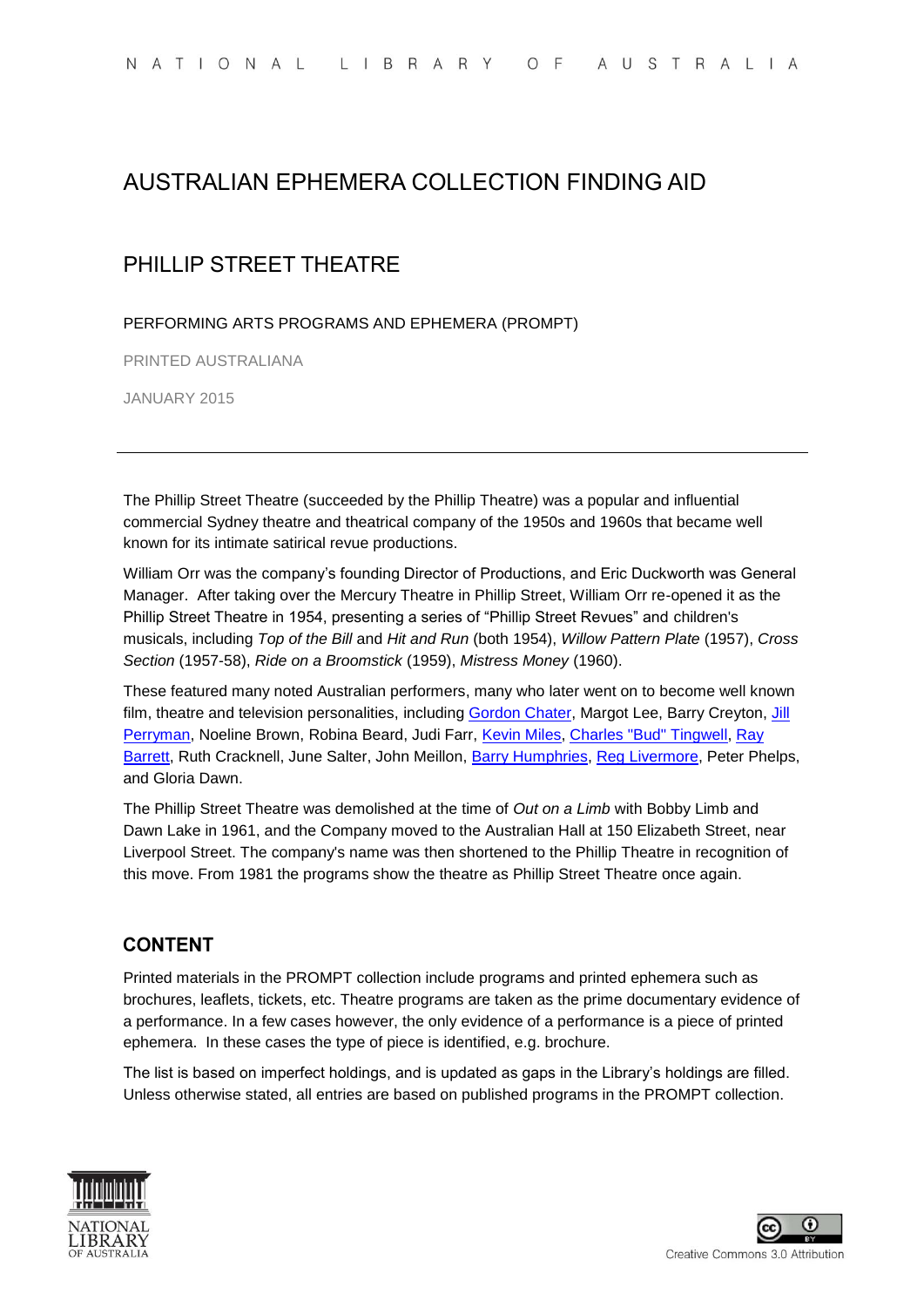### **ACCESS**

The Phillip Street Theatre PROMPT files may be accessed through the Library's Special Collections Reading Room by eCallslip request:<http://catalogue.nla.gov.au/Record/3530359>

#### **ARRANGEMENT**

This Finding Aid is chronological by year and then by month, week or day. All dating is based on evidence in the programs or other ephemera.

Entries for each program are arranged as follows:

**Year, day/s and month** (Venue/Theatre and city) Director/Producer, featured actors *Name of production*

An Index is also provided listing production name, city and year.

### **OTHER RESOURCES**

The National Library's collection also includes other material relating to the Phillip Street Theatre available through the [Library's catalogue](http://catalogue.nla.gov.au/Search/Home?lookfor=phillip+street+theatre&type=all&limit%5B%5D=&submit=Find)

*See also [Phillip Street Theatre](http://trove.nla.gov.au/newspaper/result?q=&exactPhrase=phillip+street+theatre&anyWords=¬Words=&l-textSearchScope=*ignore*%7C*ignore*&fromdd=&frommm=&fromyyyy=&todd=&tomm=&toyyyy=&l-word=*ignore*%7C*ignore*&sortby=)* in the TROVE discovery service which includes performance reviews and advertisements in Australian newspaper and magazines as well as other archival and pictorial material.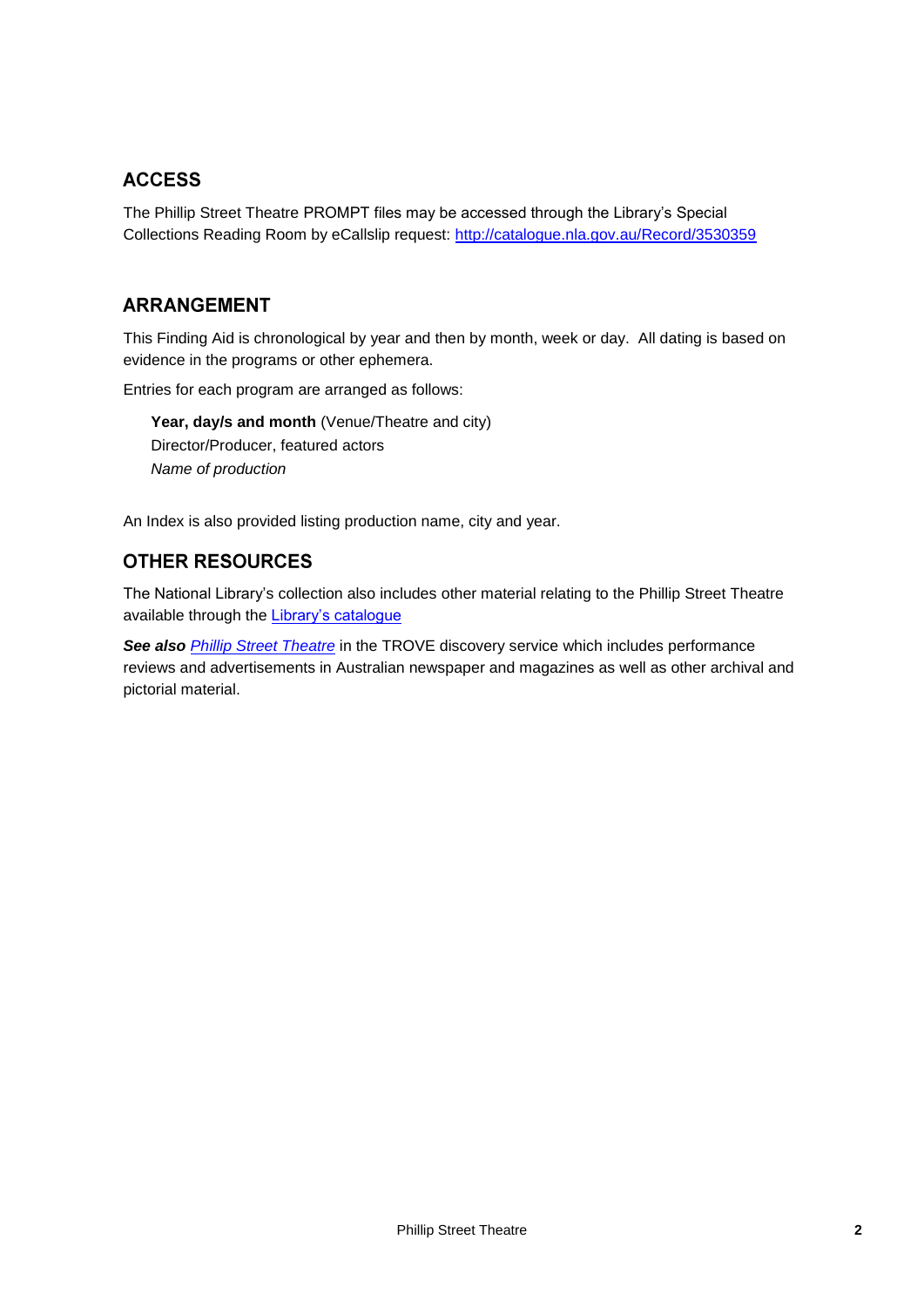# PHILLIP STREET THEATRE PERFORMANCES

| 1954/55 | Commencing 7 May<br><b>Top of the Bill</b><br>Starring: Ken Hannam, Charles Tingwell, Gordon Chater, John Mellion, Peter<br>Collins, Lyle O'Hara, Lola Brooks, John Fleming, Margo Lee<br>3 programs<br>Several printings. 2 from first production in new theatre. 1 from later<br>production, probably 1955. |
|---------|---------------------------------------------------------------------------------------------------------------------------------------------------------------------------------------------------------------------------------------------------------------------------------------------------------------|
| 1954    | Commencing 9 October<br><b>Hit and Run</b><br>Starring: Bettina Welch, Lola Brooks, Susanne Musitz, June Salter, Lyle<br>O'Hara, Ray Barrett, Charles Tingwell, Gordon Chater, John Ewart<br>3 programs                                                                                                       |
| 1955    | Commencing 20 January<br><b>Hat Trick</b><br>Starring: Max Oldaker, Aileen Britton, Sheila Helpmann, Shirley Sunners, Lyle<br>O'Hara, June Salter, Paula Langlands, Diana Davidson<br>3 programs                                                                                                              |
| 1955    | Commencing 12 May<br><b>Happy Returns</b><br>Starring: Lyle O'Hara, Margo Lee, Gordon Chater, Ray Barrett, John Meillon<br>1 program                                                                                                                                                                          |
| 1955    | Commencing 22 June<br><b>The Duenna</b><br>Starring: Ruth Cracknell, Gordon Chater<br>4 programs                                                                                                                                                                                                              |
| 1955    | Commencing 5 November<br>Two to One<br>Starring: Max Oldaker, Barbara Wyndon, Diana Field, Wendy Blacklock,<br>Joyce Quealy, Gina Curtis<br>3 programs<br>3 programmes, 1 for first 100 productions, 2 for post 100 <sup>th</sup> production, with<br>new songs, sketches and actors.                         |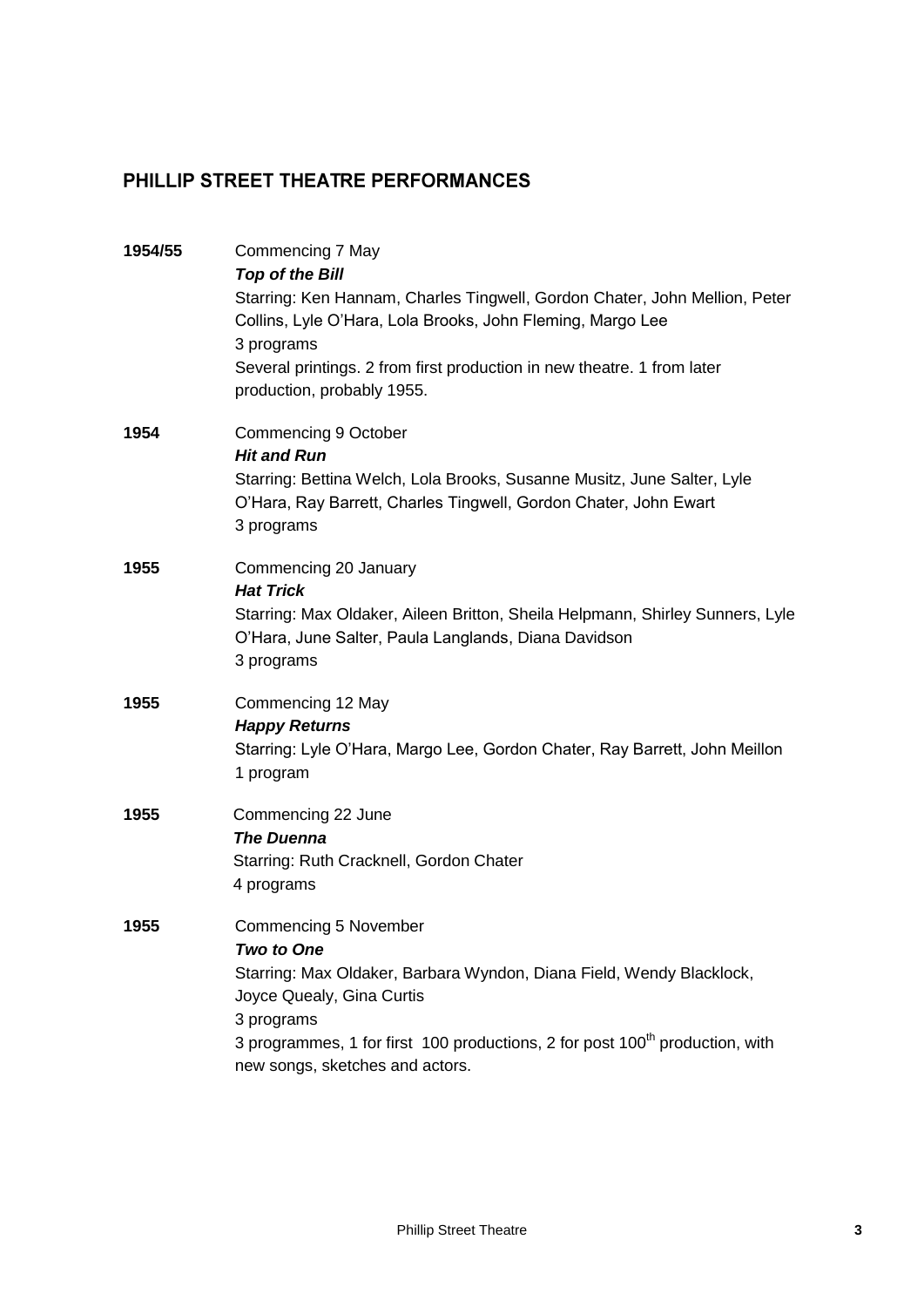| 1955    | <b>Celebrating Our First Year</b><br>Souvenir booklet (3 copies)                                                                                                                                                                                                                                                                                                           |
|---------|----------------------------------------------------------------------------------------------------------------------------------------------------------------------------------------------------------------------------------------------------------------------------------------------------------------------------------------------------------------------------|
| 1956    | Commencing 11 May<br>Mr & Mrs<br>Starring: Nola Lester, Johnny O'Connor, Barry Humphries, Brenda Humphries<br>3 programs<br>3 programmes. 2 of an early production with program inserts, 1 for a later<br>production.                                                                                                                                                      |
| 1956/57 | <b>Commencing 1 August</b><br><b>Around the Loop</b><br>Starring: Max Oldaker, June Salter, Gordon Chater, Barry Humphries et al.<br>5 programs<br>2 programs for original production 1/8/1956, 1 programme from 12st<br>anniversary production 1/8/1957 and 2 programmes from 400 <sup>th</sup> producgion (<br>with (different layout) probably 1957.                    |
| 1956    | Commencing 14 December<br>Alice in Wonderland (pantomime)<br>Starring: Shirley Regan, Max Oldaker, June Salter, Gordon Chater, Barry<br>Humphries, John Fleming, Kathleen Gorham<br>1 program                                                                                                                                                                              |
| 1957    | Commencing 29 June<br><b>Willow Pattern Plate</b><br>Starring: John Parker, Maree Austin, Rhonny Gabriel, Owen Weingott,<br>Reginald Livermore, Leon Thau I.<br>3 programs<br>3 copies, 1 from early printing and 2 from later printing.                                                                                                                                   |
| 1957/58 | Commencing 12 September<br><b>Cross Section</b><br>Starring: June Salter, Ruth Cracknell, Yolanda Rodrigues, Antonio Rodrigues,<br>John Parker, Rhonny Gabriel<br>6 programs<br>6 programmes, 3 of initial printing, 1 with additional numbers as part of<br>program, 1 of 1958 with new numbers and addition to cast of John Mellion, 1<br>towards end of production run. |
| 1958    | Country tour of New South Wales and Queensland throughout 1958<br>Production by William Orr. Financed by Arts Council of Australia NSW Divsion                                                                                                                                                                                                                             |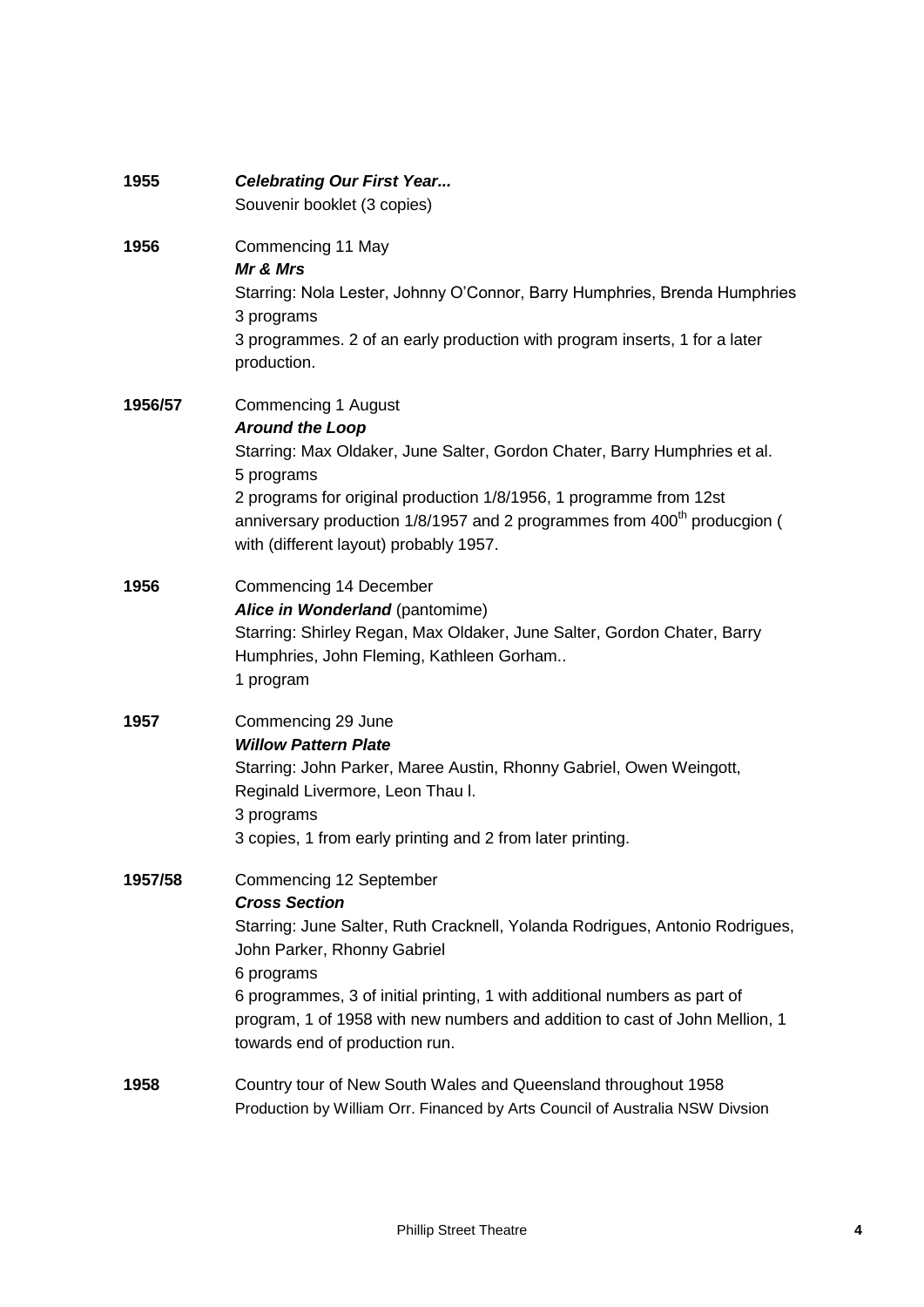|      | The Willow Pattern Plate - Musical Phantasy<br>Starring: Janice Goldman, Ian Field, John Beach, Joyce Simmons, Peter<br>Kenna, Tony Bazell, Robina Beard, Beryl Marshall, Russ Burton<br>2 programmes     |
|------|-----------------------------------------------------------------------------------------------------------------------------------------------------------------------------------------------------------|
| 1958 | Commencing 1 October<br><b>Bats</b><br>Starring: Lyle O'Hara, Jill Perryman, Alton Harvey, John Bluthal, Ronald<br>Frazer<br>2 programs                                                                   |
| 1958 | Commencing 26 Decembe - 24 January 1959r;<br>Alice in Wonderland (pantomime)<br>Starring: Dawne McFarlane, Max Meldrum, Ian Burgis, Alton Harvey, John<br>Unicomb, Robina Beard, Peter Kenna<br>1 program |
| 1959 | Commencing 5 May<br><b>The Birthday Show</b><br>Starring: Lyle O'Hara, Jill Perryman, Alton Harvey, John Bluthal, Ronald<br>Frazer<br>3 programs                                                          |
| 1959 | Commencing 15 July<br><b>Meet Joyce Grenfell</b><br><b>Starring Joyce Grenfell</b><br>2 programs                                                                                                          |
| 1959 | Commencing 21 October<br><b>Hey Diddle Diddle</b><br>Starring: Gordon Chater, Lyle O'Hara, Jill Perryman, Kevan Johnston<br>3 programs<br>3 different print runs with last in early 1960.                 |
| 1959 | Commencing 26 December<br>A Ride on a Broomstick (pantomime)<br>Starring: Gordon Chater, Barbara Wyndon.<br>1 program                                                                                     |
| 1960 | Commencing 27 April<br><b>Phillip Street Revue</b><br>Starring: Max Oldaker, Lyle O'Hara, Jill Perryman, Kevan Johnston                                                                                   |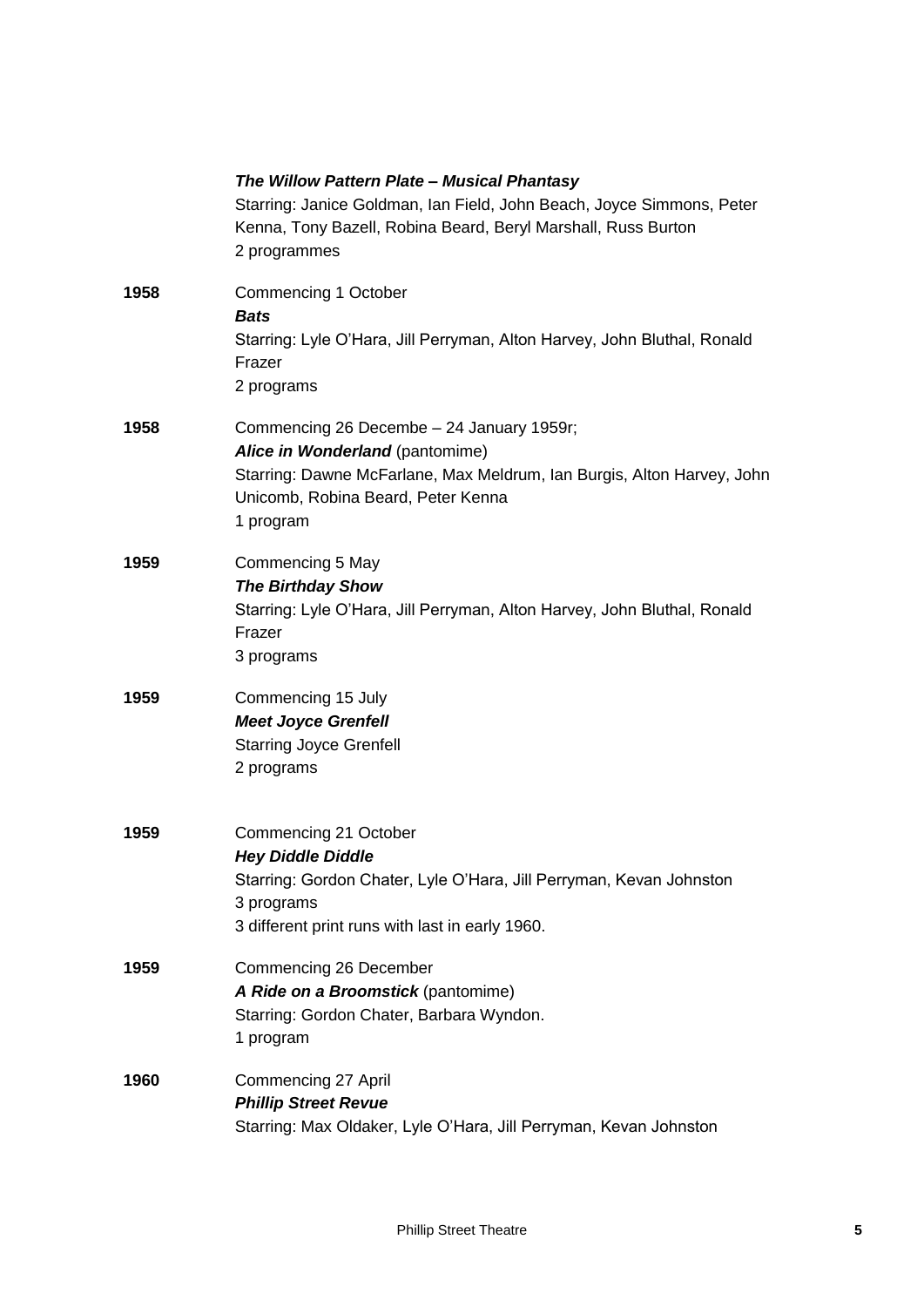|      | 4 programs<br>2 from initial printing and production, 1 from later printing/production with<br>additional numbers and different advertisements, 1 later again with different<br>cast.                                                      |
|------|--------------------------------------------------------------------------------------------------------------------------------------------------------------------------------------------------------------------------------------------|
| 1960 | Commencing 27 May<br><b>Mistress Money</b><br>Starring: Gordon Chater, Sheila Bradley, Wendy Blacklock, John Unicomb<br>3 programs<br>Newspaper review clippings inside one program.                                                       |
| 1961 | Commencing 8 March<br>Out on a Limb<br>Starring: Bobby Limb, Dawn Lake, Bettina Welch, Helen Lorain et al.<br>1 program                                                                                                                    |
| 1961 | Commencing 17 May<br><b>Stop Press</b><br>Starring: Stewart Ginn, Barbara Wyndon, Brigid Lenihan, Dibbs Mather, Jud<br>Farr et al.<br>3 programs<br>2 printings, 1 from ist printing and 2 from $2^{nd}$ printing.                         |
| 1961 | Commencing 7 October<br><b>Yes Please</b><br>Starring: Gordon Chater, Jill Perryman, Jim Hannan, Judi Farr, Mary Hardy<br>5 programs<br>2 programs are the same and 3 have variations in layout of advertisements<br>and cast photographs. |
| 1962 | Commencing 30 March<br><b>At It Again</b><br>Starring: Gordon Chater, Jill Perryman, Kevan Johnston, Ray Taylor, Judi Farr<br>4 programs<br>Programs show 3 print runs with varying advertisements for upcoming Phillip<br>Street shows.   |
| 1962 | Commencing 6 July<br><b>What's New?</b><br>Starring: Janet Brown, Noeline Brown, Barry Creyton, Earle Cross, Margaret<br>Dence<br>2 programs in 2 print runs                                                                               |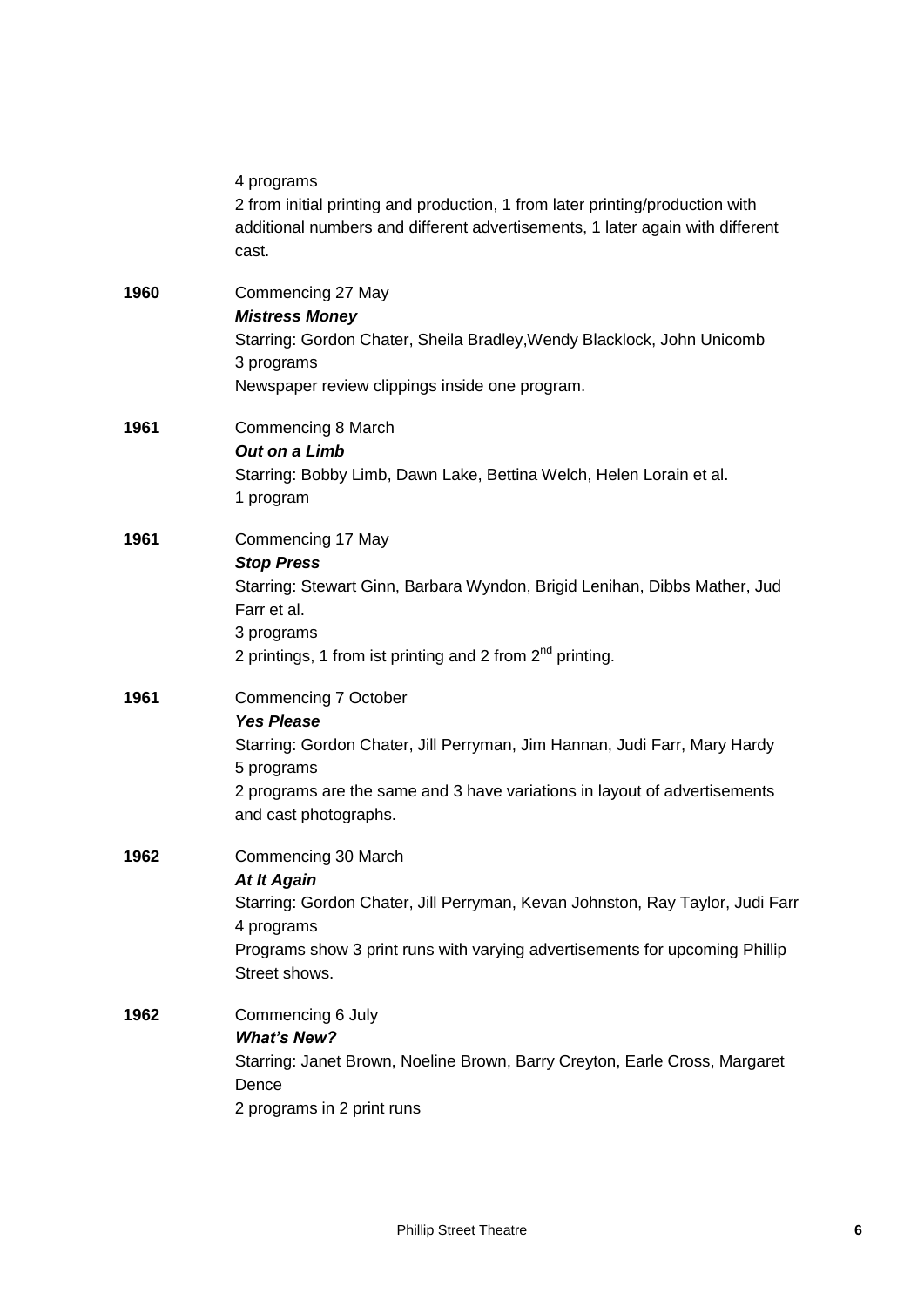| 1962 | Commencing 8 September<br><b>Beyond the Fringe</b><br>Starring: Barry Brown, Alastair Duncan, John Ewart, Brian Tapply<br>3 programs; 2 in 1 <sup>st</sup> print run and 2 in $2nd$ print run.                                                                                                                 |
|------|----------------------------------------------------------------------------------------------------------------------------------------------------------------------------------------------------------------------------------------------------------------------------------------------------------------|
| 1962 | Commencing 26 December<br>A Wish is a Dream (pantomime)<br>Starring: Valda Bagnall, Bryan Davies, Jackie Weaver, Neva Carr Glyn,<br>Dolore Whiteman, Terry Mitchell<br>1 program, 1 flyer                                                                                                                      |
| 1963 | Commencing 1 February<br><b>Flaming Youth</b><br>Starring: George Foster, Jill Perryman, Shirley Sunners, Robina Beard, Dolore<br>Whiteman, Alton Harvey et al.<br>2 programs, including tickets for performance on Saturday 25 May.                                                                           |
| 1963 | Commencing 10 May<br>Do You Mind!<br>Starring: Gordon Chater, Jill Perryman, Diana Perryman<br>2 programs                                                                                                                                                                                                      |
| 1963 | Commencing 13 November<br>The Private Ear - the Public Eye<br>Starring: Judith Stott, Gordon Chater, Max Osbiston<br>3 programs<br>1 program includes ticket for performance on Friday 10 January 1964.<br>Programs show 2 print runs and change of cast for $2^{nd}$ print run. (Bell out and<br>McManus in.) |
| 1964 | Commencing 23 March<br>The Importance of Being Oscar<br>Starring: Micheal MacLiammoir<br>2 programs                                                                                                                                                                                                            |
| 1964 | Commencing 4 May<br><b>I Must Be Talking To My Friends</b><br>Starring: Micheal MacLiammoir<br>1 program                                                                                                                                                                                                       |
| 1964 | Commencing 16 May<br><b>Rattle of a Simple Man</b>                                                                                                                                                                                                                                                             |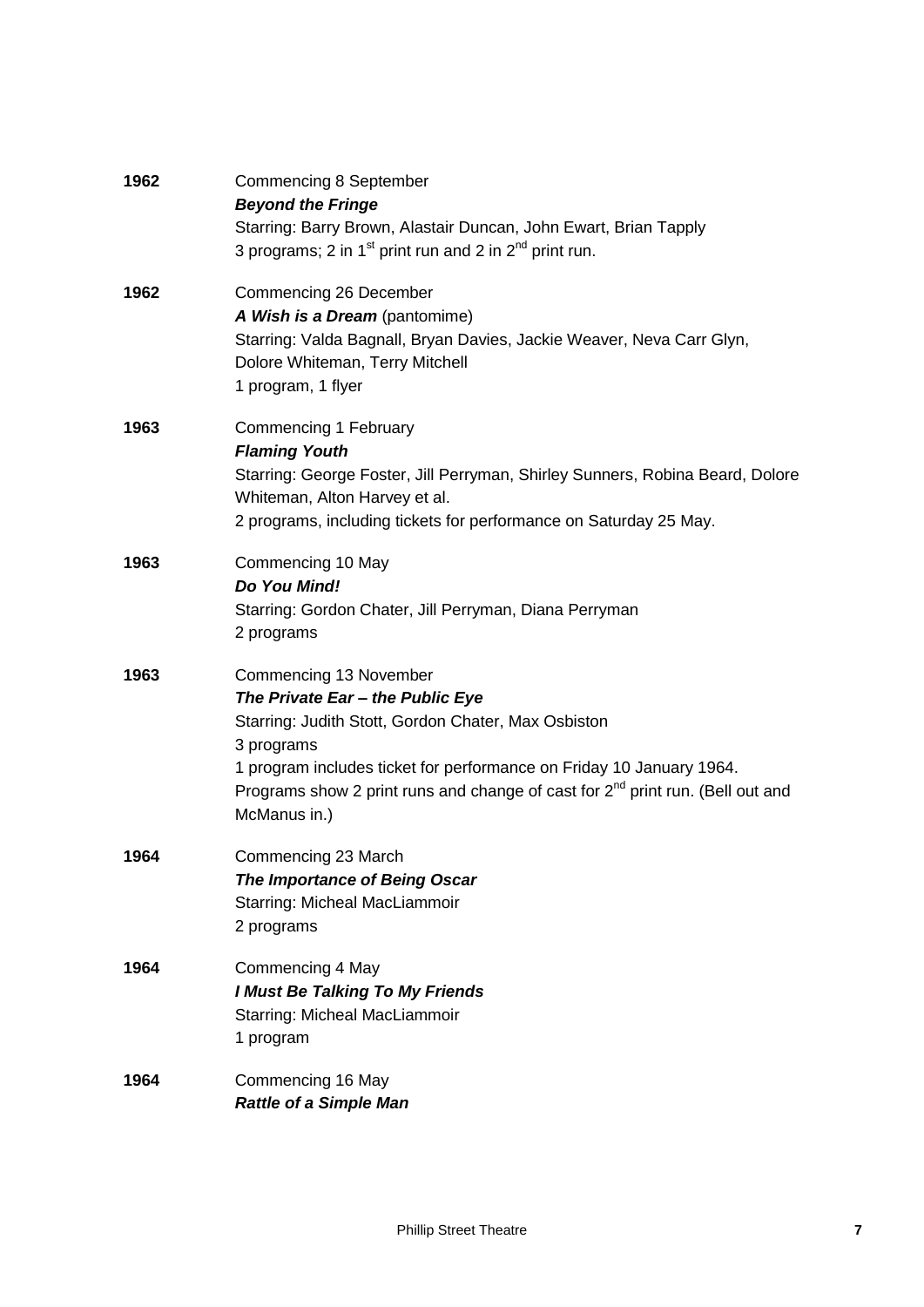|      | Starring: John Meillon, June Salter, Kerry Francis<br>2 programs                                                                                                                                                                                                                                                                                                                                                   |
|------|--------------------------------------------------------------------------------------------------------------------------------------------------------------------------------------------------------------------------------------------------------------------------------------------------------------------------------------------------------------------------------------------------------------------|
| 1964 | Commencing 27 July<br><b>Breakfast with Julia</b><br>Starring: James Condon, Marie Redshaw, Glenna Brydon, James Mellen<br>1 program, 1 flyer                                                                                                                                                                                                                                                                      |
| 1964 | Commencing 3 October<br><b>Is Australia Really Necessary?</b><br>Starring: Miriam Karlin, Red Moore, Barbara Wyndon et al.<br>3 programs<br>Cast change during run with Red Moore replaced by Alton Harvey 1 Program<br>overprinted with program for Australian Elizabethan Theatre Trust                                                                                                                          |
| 1964 | Commencing 18 December<br><b>Alice in Wonderland</b><br>starring Joanna Lockwood, Johnny Lockwood, Henri Szeps.                                                                                                                                                                                                                                                                                                    |
| 1965 | Commencing 19 February<br><b>The Knack</b><br>Starring: Reginald Livermore, Janne Coghlan, Tom Oliver, Peter Whitford<br>2 programs                                                                                                                                                                                                                                                                                |
| 1965 | Commencing 29 May<br><b>A Severed Head</b><br>Starring: Robin Bailey, Diana Perryman, Michael Blakemore<br>2 programs<br>Differences in advertisements between 2 programs                                                                                                                                                                                                                                          |
| 1965 | Commencing 3 September<br>Tintookies<br>The Marionette Theatre of Australia's presentation of Peter Scriven's original<br><b>Tintookies</b><br>1 program                                                                                                                                                                                                                                                           |
| 1965 | Commencing 18 September<br>A Cup of Tea, a Bex and a Good Lie Down<br>Starring: Gloria Dawn, John Ewart, Reginald Livermore, Brigid Lenihan, Kevan<br>Johnston, Judith Roberts, Donald MacDonald, Barbara Wyndon<br>7 programs<br>3 programs with Ruth Cracknell, before cast change to Brigid Lenihan. 1<br>program for 200 <sup>th</sup> performance. 2 programs for $200^{th}$ – 300 <sup>th</sup> performance. |
|      |                                                                                                                                                                                                                                                                                                                                                                                                                    |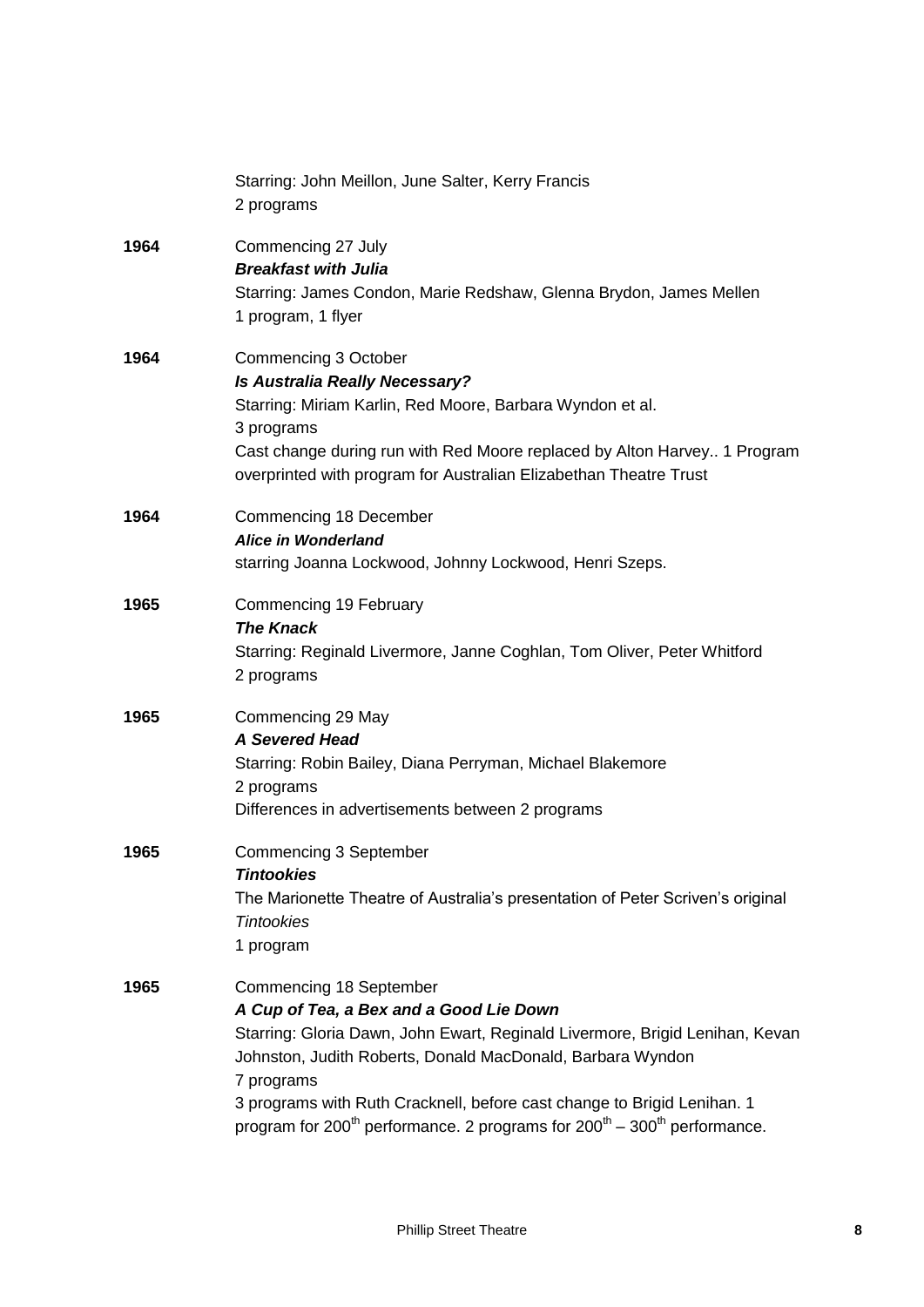| 1966 | <b>Commencing 7 September</b><br><b>The Fantasticks</b><br>Starring: Willie Fennell, Rosalind Seagreave, Brian Hannan, Ron Shand,<br>Robin Cuming, Frank Lloyd<br>1 program                                                                                                            |
|------|----------------------------------------------------------------------------------------------------------------------------------------------------------------------------------------------------------------------------------------------------------------------------------------|
| 1966 | <b>Commencing 8 October</b><br><b>Private Yuk Objects</b><br>Starring: Graeme Blundell, Alan Hopgood, Brian James, Jessica Noad,<br>Michael Duffield et al.<br>Presented by the Australian Elizabethan Theatre Trust, a Union Repetory<br>Company production<br>2 programs and 1 flyer |
| 1966 | Commencing 12 November<br>Luv<br>Starring: Alastair Duncan, Diana Davidson, Mark McManus, Ian Cadenhead<br>2 programs                                                                                                                                                                  |
| 1967 | Commencing 4 February<br><b>Robert Morley</b><br><b>Starring: Robert Morley</b><br>1 program                                                                                                                                                                                           |
| 1967 | Commencing 11 March<br><b>Hail Gloria Fitzpatrick</b><br>Starring: Gloria Dawn, Red Moore, Maggie Dence, Robina Beard, Donald<br>MacDonald<br>1 program                                                                                                                                |
| 1967 | Commencing 10 May<br>There Will be and Interval of 15 Minutes<br>Starring: Gloria Dawn, Donald MacDonald, Bobby Donovan, June Salter<br>2 programs                                                                                                                                     |
| 1967 | <b>Commencing 6 September</b><br><b>All By Myself</b><br><b>Starring Anna Russell</b><br>2 flyers only                                                                                                                                                                                 |
| 1967 | Commencing 11 October; Canberra Theatre (Canberra ACT)<br><b>But I Wouldn't Want To Live There</b>                                                                                                                                                                                     |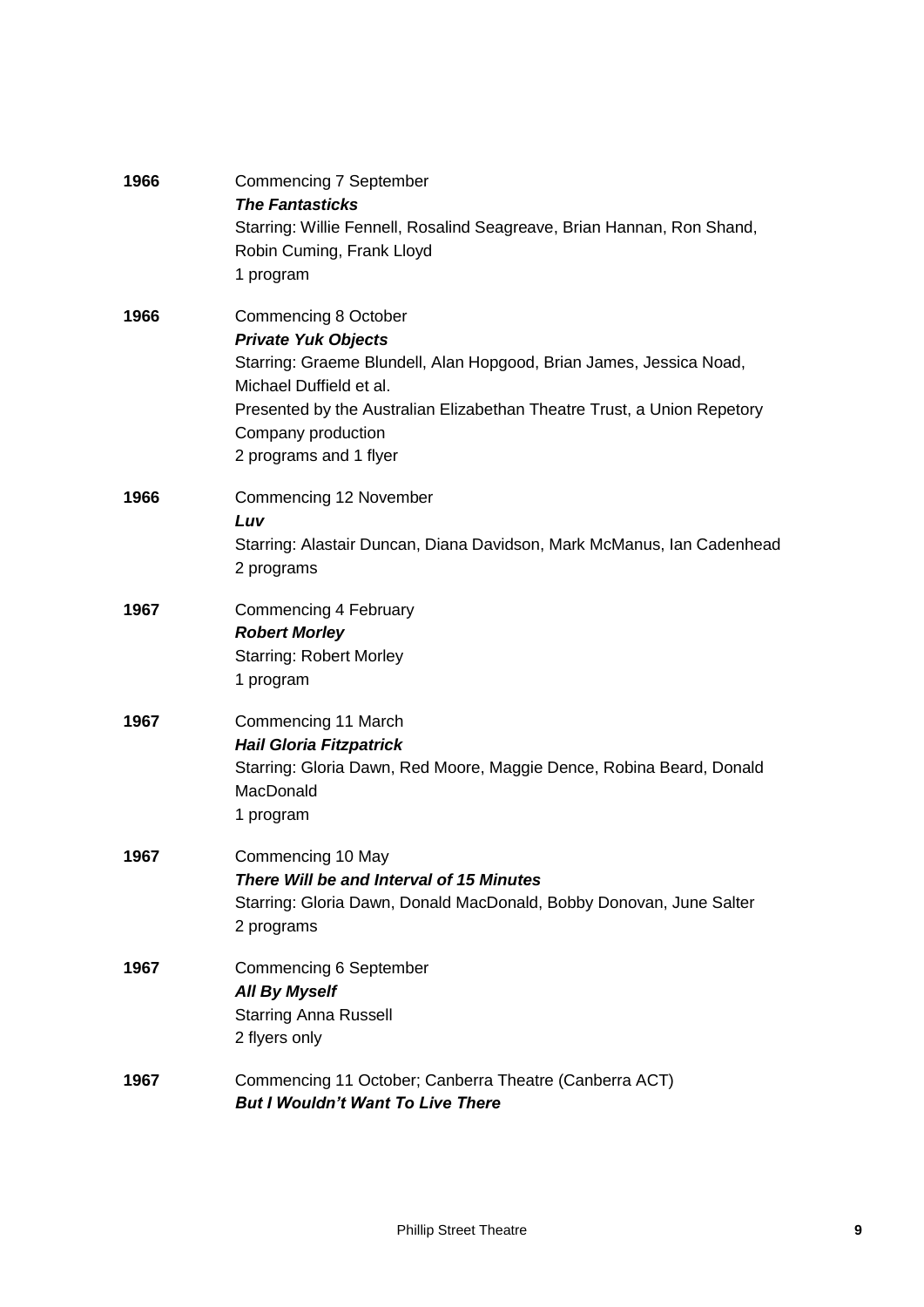|      | Starring: Gloria Dawn, Ruth Cracknell, Lyle O'Hara<br>1 program                                                                                                                                                                                                                                                   |
|------|-------------------------------------------------------------------------------------------------------------------------------------------------------------------------------------------------------------------------------------------------------------------------------------------------------------------|
| 1967 | Commencing 21 October<br><b>But I Wouldn't Want To Live There</b><br>Starring: Gloria Dawn, Ruth Cracknell, Lyle O'Hara<br>Australian premiere.<br>2 programs, 1 flyer (signed by Ruth Cracknell)                                                                                                                 |
| 1968 | Commencing 20 March<br><b>Relatively Speaking</b><br>Starring: Googie Withers, John McCallum, Peter Adams, Rowena Wallace<br>4 programs, differing advertisements.                                                                                                                                                |
| 1968 | Commencing 20 July<br><b>The Boy Friend</b><br>Starring: Queenie Ashton, Robina Beard, Julie Day, Ric Hutton, Doug.<br>Kingsman, Frank Lloyd<br>4 programs<br>One program signed by Queenie Ashton and Kathy Reed. One program with<br>sticker on cover indicating Canberra Theatre performance on Ju7ly 9, 1968. |
| 1969 | Commencing 1 March<br><b>Your Own Thing</b><br>Starring: Bryan Davies, Lynn Rogers, Bunny Gibson, Lois Ramsey, Kristen<br>Mann, Rod Dunbar<br>2 programs plus ticket for opening night.                                                                                                                           |
| 1969 | Commencing 18 June<br><b>Lie Back and Enjoy It</b><br>Starring: Carol Raye, Hazel Phillips, Beryl Cheers, Al Thomas, Max Phipps,<br><b>Tony Jenkins</b><br>2 programs                                                                                                                                             |
| 1969 | Commencing 4 September<br><b>Candy Stripe Balloon</b><br>Starring: Grahame Bond, Sean McEuan, Anna Nygh, Peter Campbell, Wilfred<br>Last<br>2 programs                                                                                                                                                            |
| 1969 | Commencing 22 October<br><b>Not Now, Darling</b><br>Starring: Ron Frazer, Hugh Lloyd et al.                                                                                                                                                                                                                       |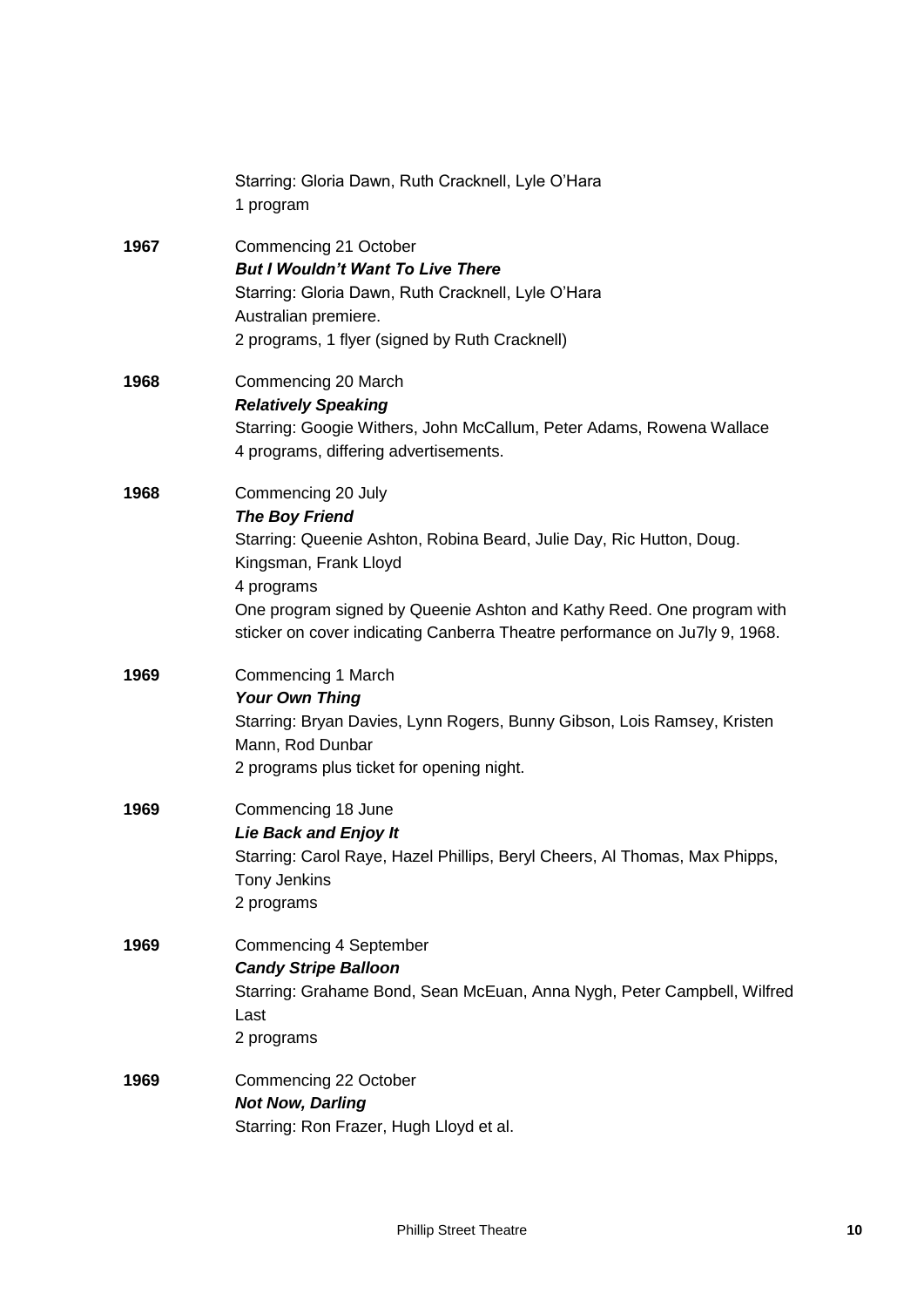|      | 3 programs<br>One program shows cast change and different advertisements.                                                                                                                                                                                                         |
|------|-----------------------------------------------------------------------------------------------------------------------------------------------------------------------------------------------------------------------------------------------------------------------------------|
| 1970 | Commencing 6 March<br><b>The Bandwagon</b><br>Starring: Peggy Mount, Bettina Welch, Michael Laurence, Gordon Glenwright,<br>Jacki Weaver et al.<br>2 programs                                                                                                                     |
| 1970 | <b>Commencing 1 August</b><br><b>Emlyn Williams as Charles Dickens</b><br><b>Starring: Emlyn Williams</b><br>1 program Sticker on program marking premiere performance.                                                                                                           |
| 1970 | <b>Commencing 27 August</b><br><b>When We Are Married</b><br>Starring: Johnny Lockwood, Jill Perryman, Barbara Wyndon, Susan Swinford,<br>Leila Blake, Joan Bruce, Johnny Ladd, Henri Szeps, Raymond Duparc<br>2 programs Variations in advertisements between copies of program. |
| 1971 | Commencing 6 February<br><b>Come Live With Me</b><br>Starring: Ron Randell, Don Pascoe, Diana Davidson, Owen Weingott, Arna-<br>Maria Winchester, Kate Fitzpatrick, Laya Raki<br>1 program<br>One program has scene change pasted over program.                                   |
| 1971 | Commencing 24 April<br><b>Who Killed Santa Claus</b><br>Starring: Maggie Fitzgibbon, Brian Adams, Lionel Long, George Carden,<br>Lorraine Bayly, Reg Evans, Bruce Kilpatrick, John Bonney<br>2 programsOne program signed by Maggie Fitzgibbon.                                   |
| 1980 | Commencing 17 June<br><b>Under Milkwood</b><br>Starring: Natalie Bate, Felicity Gordon, Mick Day, Michael McGrath, Matthew<br>O'Sullivan, John Scoles<br>1 program                                                                                                                |
| 1981 | <b>Commencing December</b><br><b>Goldilocks and the Three Bears (pantomime)</b><br>Starring: Arthur Pickering, Les Asmussen, Cliff Wallace, Rona Coleman, Lyn<br>Collingwood                                                                                                      |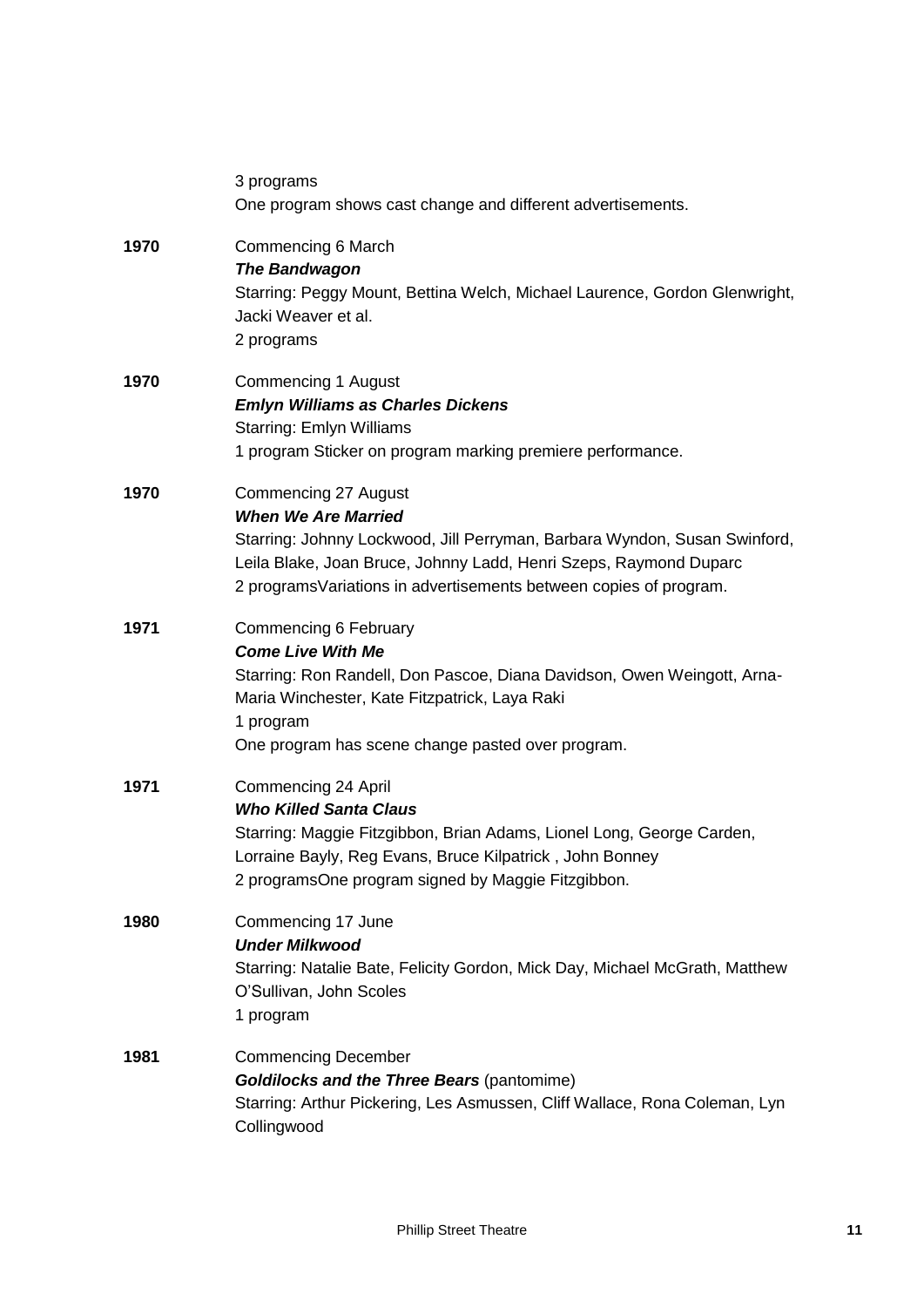| 1 program One program includes insert advertising May 1982 pantomime of<br>Sleeping Beauty and September 1982 pantomime of Jack and the Beanstalk                                                                                                                                                                                                  |
|----------------------------------------------------------------------------------------------------------------------------------------------------------------------------------------------------------------------------------------------------------------------------------------------------------------------------------------------------|
| Commencing 12 November<br><b>Flexitime</b><br>Starring: Les Asmussen, John Clayton, Guy Malcolm, Lyn Collingwood, Paul<br>Smith, Gordon Glenwright, Kev Golsby<br>2 programs<br>Includes unsourced news clippings                                                                                                                                  |
| Commencing 18 March<br><b>The Anniversary</b><br>Starring: June Salter, Zoe Bertram, Alan Wilson, John Hamblin, Malcolm<br>Thompson, Belinda Giblin<br>2 programs<br>Includes unsourced news clippings                                                                                                                                             |
| Commencing 30 September<br><b>Cowardy Custard</b><br>Starring: Myra De Groot, Ric Hutton, Meg Chilcott, Robert Berry<br>1 program Includes news clippings from SMH dated Septemebr 18, 1982 and<br>two further clippings hand dated 2/10/1982.                                                                                                     |
| Commencing 6 March<br><b>The Removalists</b><br>Starring: Warwick Moss, Dale Randall, Di Morrissey, Karen Pini, John Stone,<br><b>Terry Brady</b><br>2 programs                                                                                                                                                                                    |
| Commencing 6 June<br><b>The Cake Man</b><br>Starring: Justine Saunders, Athol Compton, Graham Moore, Peter Carmody,<br>Tim Elston, Michael Ferguson<br>2 programs                                                                                                                                                                                  |
| <b>Commencing 7 September</b><br><b>The Shifting Heart</b><br>Starring: Reg Gillam, Barbara Wyndon, Christopher Simon, Kay Eklund,<br>Patrick Ward, Olga Tamara, Peter Rowley, Tim Elston<br>2 programs<br>1 program shows different cast and may date from 1985. Cast includes Alan<br>Tobin, Noelene Brown, Angelo d"\'Angelo, Chantal Contouri. |
|                                                                                                                                                                                                                                                                                                                                                    |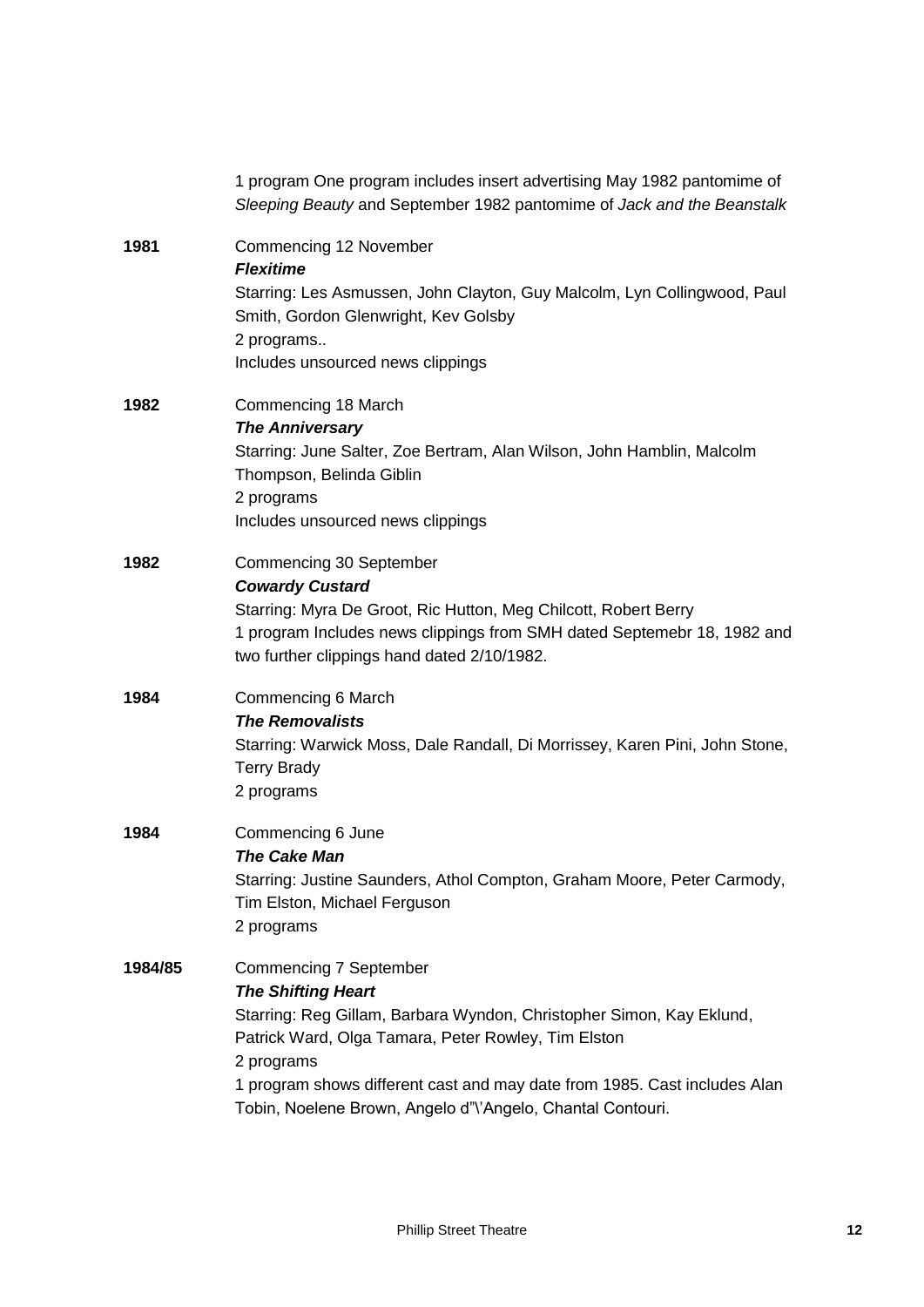| 1984 | Commencing 18 September                                                      |
|------|------------------------------------------------------------------------------|
|      | <b>The Diary of Anne Frank</b>                                               |
|      | <b>Starring: Roger Climpson</b>                                              |
|      | 2 programs                                                                   |
| 1985 | Commencing 17 September                                                      |
|      | <b>The Club</b>                                                              |
|      | Starring: Mark Butler, John Clayton, Kit Taylor, Tom Considine, Kevin Healy, |
|      | Peter Phelps                                                                 |
|      | 1 program                                                                    |
| 1985 | 22                                                                           |
|      | <b>The Removalists</b>                                                       |
|      | Starring: Paul Sonkkila, Rod Samson, Carole Skinner, Raintree Skinner, Noel  |
|      | Hook, Patrick Ward                                                           |
|      | 1 program                                                                    |
| 1985 | Commencing first half of year                                                |
|      | <b>The Glass Menagerie</b>                                                   |
|      | Starring: Andrew McFarlane, Diana Davidson, Anna Lee, Nicholas Eadie         |
|      | 2 programs                                                                   |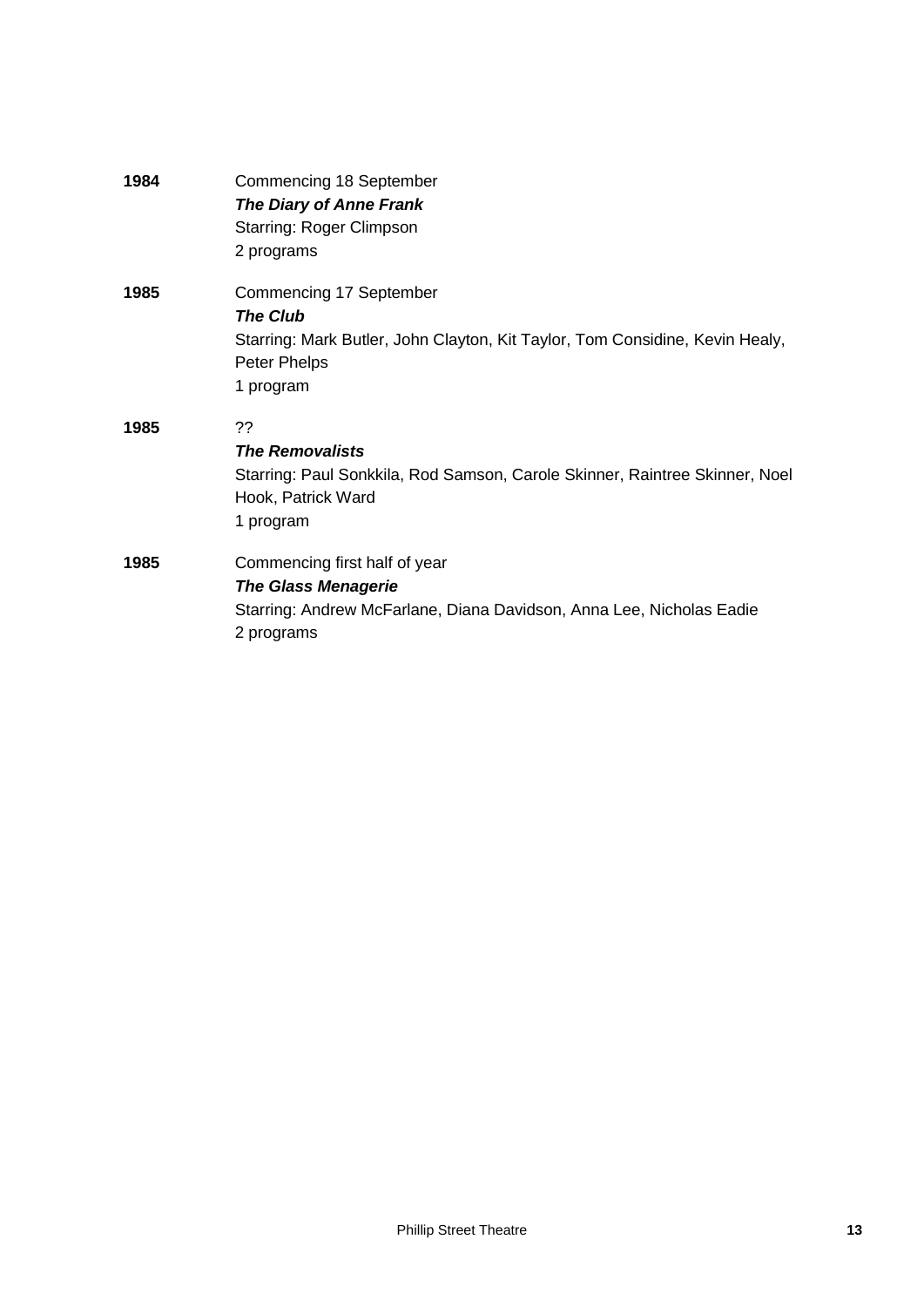## **Index to performances**

| Adams, Brian appearing                         |
|------------------------------------------------|
|                                                |
| Adams, Peter appearing                         |
|                                                |
|                                                |
| Alice in Wonderland / Lewis Carroll            |
|                                                |
|                                                |
| All By Myself                                  |
|                                                |
| Anniversary, The / Bill MacIlwraith            |
|                                                |
| Around the Loop                                |
|                                                |
| Ashton, Queenie appearing                      |
|                                                |
| Asmussen, Les appearing                        |
|                                                |
| Goldilocks and the Three Bears16               |
|                                                |
| At It Again                                    |
|                                                |
| Bagnall, Valda appearing                       |
|                                                |
| Bailey, Robin appearing                        |
|                                                |
| Bandwagon, The / Terence Frisby                |
|                                                |
| Bate, Natalie appearing                        |
|                                                |
| Bats                                           |
|                                                |
| Bayly, Lorraine appearing                      |
|                                                |
| Beach, John appearing                          |
|                                                |
| Beard, Robina appearing                        |
|                                                |
|                                                |
| Berry, Robert appearing                        |
|                                                |
| 17                                             |
|                                                |
| Bertram, Zoe appearing                         |
|                                                |
| Beyond the Fringe / Music composed or arranged |
| by Dudley Moore                                |
|                                                |
| Birthday Show, The                             |
|                                                |
| Blacklock, Wendy appearing                     |
|                                                |
| Blakemore, Michael appearing                   |
| Blundell, Graeme appearing                     |

| Bond, Grahame appearing                    |  |
|--------------------------------------------|--|
|                                            |  |
| Boy Friend, The / Sandy Wilson             |  |
|                                            |  |
| Bradley, Sheila appearing                  |  |
|                                            |  |
| Brady, Terry appearing                     |  |
|                                            |  |
| Breakfast with Julia / Burton Graham       |  |
|                                            |  |
| Britton, Aileen appearing                  |  |
| Brown, Barry appearing                     |  |
|                                            |  |
| Brown, Janet appearing                     |  |
|                                            |  |
| Brown, Noeline appearing                   |  |
|                                            |  |
| Bryan Davies, appearing                    |  |
|                                            |  |
| Burgis, lan appearing                      |  |
|                                            |  |
| But I Wouldn't Want To Live There / John   |  |
| McKellar                                   |  |
|                                            |  |
| 1967 Canberra Theatre, Canberra ACT12      |  |
| Butler, Mark appearing                     |  |
|                                            |  |
| Cake Man, The / Robert J. Merritt          |  |
|                                            |  |
| Campbell, Peter appearing                  |  |
|                                            |  |
| Candy Stripe Balloon / Grahame Bond, Peter |  |
| Weir and Geff Atherton                     |  |
|                                            |  |
| Carden, George appearing                   |  |
|                                            |  |
| Carmody, Peter appearing                   |  |
|                                            |  |
| Chater, Gordon appearing                   |  |
|                                            |  |
|                                            |  |
|                                            |  |
|                                            |  |
|                                            |  |
|                                            |  |
|                                            |  |
|                                            |  |
| Private Ear - the Public Eye, The9         |  |
|                                            |  |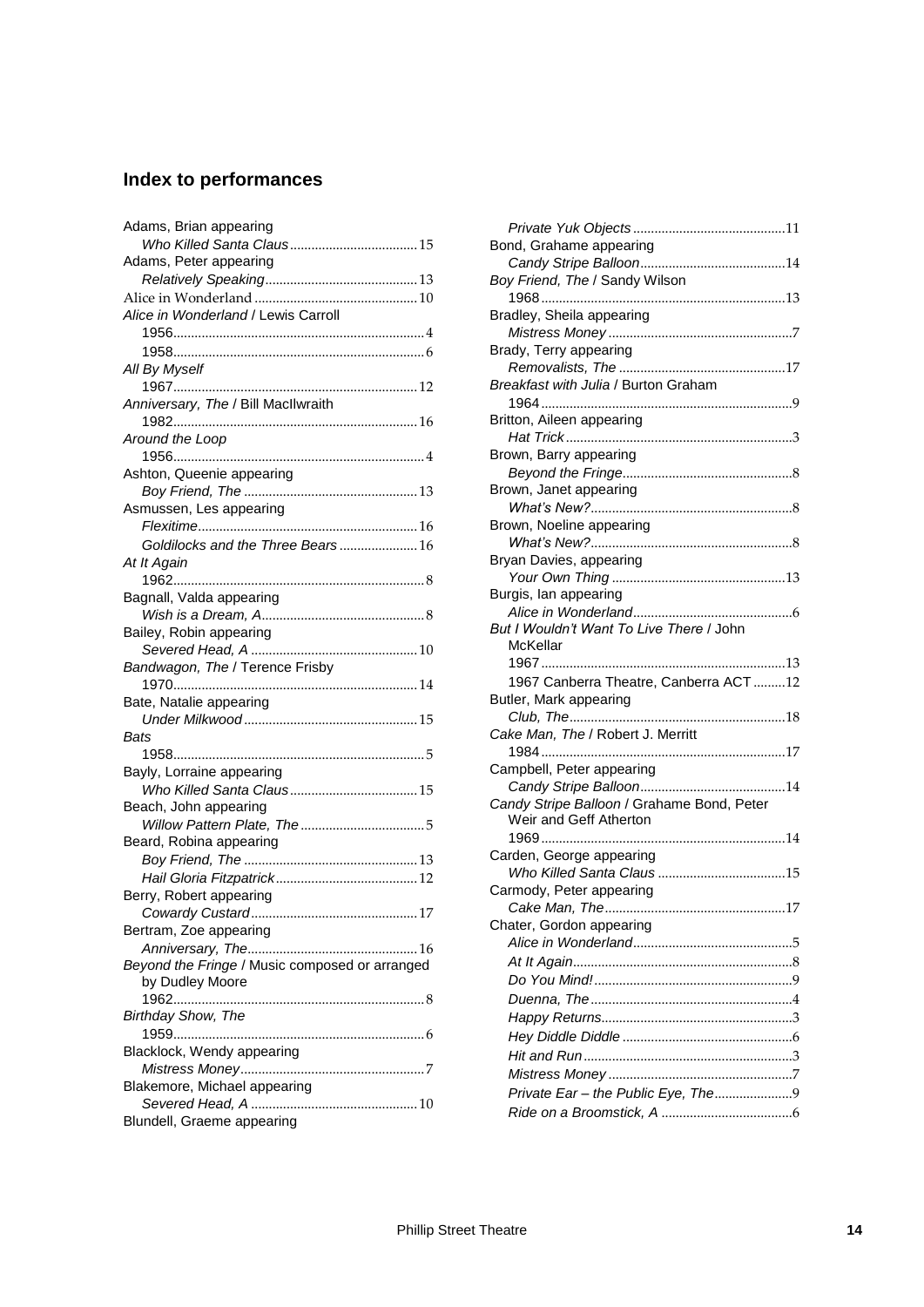| Cheers, Beryl appearing                          |
|--------------------------------------------------|
|                                                  |
| Chilcott, Meg appearing                          |
|                                                  |
| Clayton, John appearing                          |
|                                                  |
|                                                  |
| Climpson, Roger appearing                        |
|                                                  |
| Club, The / David Williamson                     |
|                                                  |
| Coghlan, Janne appearing                         |
|                                                  |
| Coleman, Rona appearing                          |
| Goldilocks and the Three Bears 16                |
| Collingwood, Lyn appearing                       |
|                                                  |
| Goldilocks and the Three Bears 16                |
| Come Live With Me / Lee Minoff and Stanley price |
| 1971                                             |
| Compton, Athol appearing                         |
|                                                  |
| Condon, James appearing                          |
|                                                  |
| Considine, Tom appearing                         |
|                                                  |
| <b>Cowardy Custard</b>                           |
|                                                  |
| Cracknell, Ruth appearing                        |
| But I Wouldn't Want To Live There  12, 13        |
|                                                  |
|                                                  |
| Creyton, Barry appearing                         |
|                                                  |
| Cross Section                                    |
|                                                  |
| Cup of Tea, a Bex and a Good Lie Down, A         |
|                                                  |
| Davidson, Diana appearing                        |
|                                                  |
|                                                  |
|                                                  |
| Davies, Bryan appearing                          |
|                                                  |
| Dawn, Gloria appearing                           |
| But I Wouldn't Want To Live There  12, 13        |
| Cup of Tea, a Bex and a Good Lie Down, A11       |
|                                                  |
| There Will Be an Interval of 15 Minutes 12       |
| Day, Julie appearing                             |
|                                                  |
| Day, Mick appearing                              |
|                                                  |

| De Groot, Myra appearing                                                        |
|---------------------------------------------------------------------------------|
|                                                                                 |
| Dence, Maggie appearing                                                         |
|                                                                                 |
| Diary of Anne Frank, The / dramatised by Frances<br>Goodrich and Albert Hackett |
|                                                                                 |
| Do You Mind! / James Fishburn                                                   |
| Donovan, Bobby appearing                                                        |
| There Will Be an Interval of 15 Minutes12                                       |
| Duenna, The / Music by Julian Slade<br>1955                                     |
| Dunbar, Rod appearing                                                           |
|                                                                                 |
| Duncan, Alastair appearing                                                      |
|                                                                                 |
|                                                                                 |
| Eadie, Nicholas appearing                                                       |
| Eklund, Kay appearing                                                           |
|                                                                                 |
| Elston, Tim appearing                                                           |
|                                                                                 |
|                                                                                 |
| Emlyn Williams as Charles Dickens                                               |
|                                                                                 |
| Ewart, John appearing                                                           |
|                                                                                 |
|                                                                                 |
| Cup of Tea, a Bex and a Good Lie Down, A11                                      |
| Fantasticks, The / Tom Jones                                                    |
|                                                                                 |
| Fennell, Willie appearing                                                       |
| Fantasticks, The<br>11                                                          |
| Ferguson, Michael appearing                                                     |
| Field, Diana appearing                                                          |
|                                                                                 |
| Field, lan appearing                                                            |
|                                                                                 |
| Fitzgibbon, Maggie appearing                                                    |
|                                                                                 |
| Flaming Youth / John Crane                                                      |
|                                                                                 |
| Flexitime / Roger Hall                                                          |
|                                                                                 |
| Foster, George appearing                                                        |
|                                                                                 |
| Francis, Kerry appearing                                                        |
| Frazer, Ron appearing                                                           |
|                                                                                 |
| Gabriel, Rhonny appearing                                                       |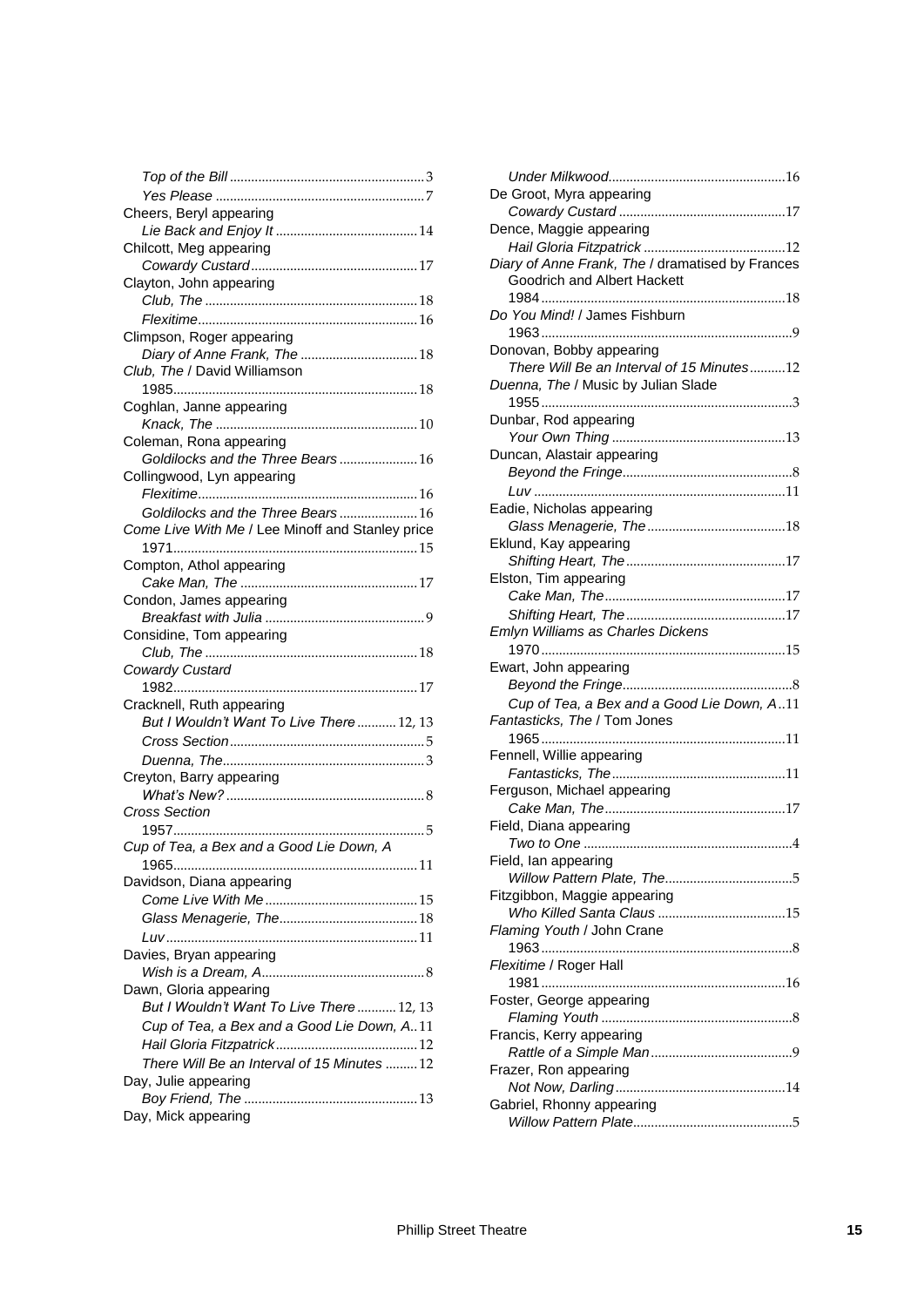| Giblin, Belinda appearing                         |  |
|---------------------------------------------------|--|
|                                                   |  |
| Gibson, Bunny appearing                           |  |
|                                                   |  |
| Gillam, Reg appearing                             |  |
|                                                   |  |
| Ginn, Stewart appearing                           |  |
|                                                   |  |
| Glass Menagerie, The / Tennessee Williams         |  |
|                                                   |  |
| Glenwright, Gordon appearing                      |  |
|                                                   |  |
|                                                   |  |
| Goldilocks and the Three Bears                    |  |
|                                                   |  |
| Goldman, Janice appearing                         |  |
|                                                   |  |
| Golsby, Kev appearing                             |  |
|                                                   |  |
| Gordon, Felicity appearing                        |  |
|                                                   |  |
| Grenfell, Joyce appearing                         |  |
|                                                   |  |
| Hail Gloria Fitzpatrick / book and lyrics by John |  |
| McKellar                                          |  |
|                                                   |  |
| Hamblin, John appearing                           |  |
|                                                   |  |
| Hannam, Ken appearing                             |  |
|                                                   |  |
| Hannan, Brian appearing                           |  |
|                                                   |  |
|                                                   |  |
| Hannan, Jim appearing                             |  |
| <b>Happy Returns</b>                              |  |
|                                                   |  |
|                                                   |  |
| Harvey, Alton appearing                           |  |
|                                                   |  |
|                                                   |  |
| <b>Hat Trick</b>                                  |  |
|                                                   |  |
| Healy, Kevin appearing                            |  |
|                                                   |  |
| Helpmann, Sheila appearing                        |  |
|                                                   |  |
| <b>Hey Diddle Diddle</b>                          |  |
|                                                   |  |
| Hit and Run                                       |  |
|                                                   |  |
| Hopgood, Alan appearing                           |  |
|                                                   |  |
| Humphries, Barry appearing                        |  |
|                                                   |  |
|                                                   |  |
|                                                   |  |
|                                                   |  |

| Hutton, Ric appearing                      |
|--------------------------------------------|
|                                            |
|                                            |
| I Must Be Talking To My Friends            |
|                                            |
| Importance of Being Oscar, The             |
|                                            |
|                                            |
| Is Australia Really Necessary?             |
|                                            |
| James, Brian appearing                     |
|                                            |
| Jenkins, Tony appearing                    |
|                                            |
| Joanna Lockwood appearing in Alice in      |
|                                            |
| Johnston, Kevan appearing                  |
|                                            |
| Cup of Tea, a Bex and a Good Lie Down, A11 |
| Karlin, Miriam appearing                   |
|                                            |
| Is Australia Really Necessary? 10          |
| Kingsman, Doug appearing                   |
|                                            |
| Knack, The / Ann Jellicoe                  |
|                                            |
| Lake, Dawn appearing                       |
|                                            |
| Last, Wilfred appearing                    |
|                                            |
| Laurence, Michael appearing                |
|                                            |
| Lee, Anna appearing                        |
|                                            |
|                                            |
|                                            |
| Lee, Margo appearing                       |
|                                            |
|                                            |
| Lenihan, Brigid appearing                  |
| Cup of Tea, a Bex and a Good Lie Down, A11 |
|                                            |
| Lester, Nola appearing                     |
| Mr & Mrs<br>$\mathbf{1}$                   |
| Lie Back and Enjoy It                      |
| 1969                                       |
| Limb, Bobby appearing                      |
|                                            |
| Livermore, Reg appearing                   |
| Cup of Tea, a Bex and a Good Lie Down, A11 |
|                                            |
|                                            |
|                                            |
| Lloyd, Hugh appearing                      |
|                                            |
| Lockwood, Johnny appearing                 |
|                                            |
| Long, Lionel appearing                     |
| Lorain, Helen appearing                    |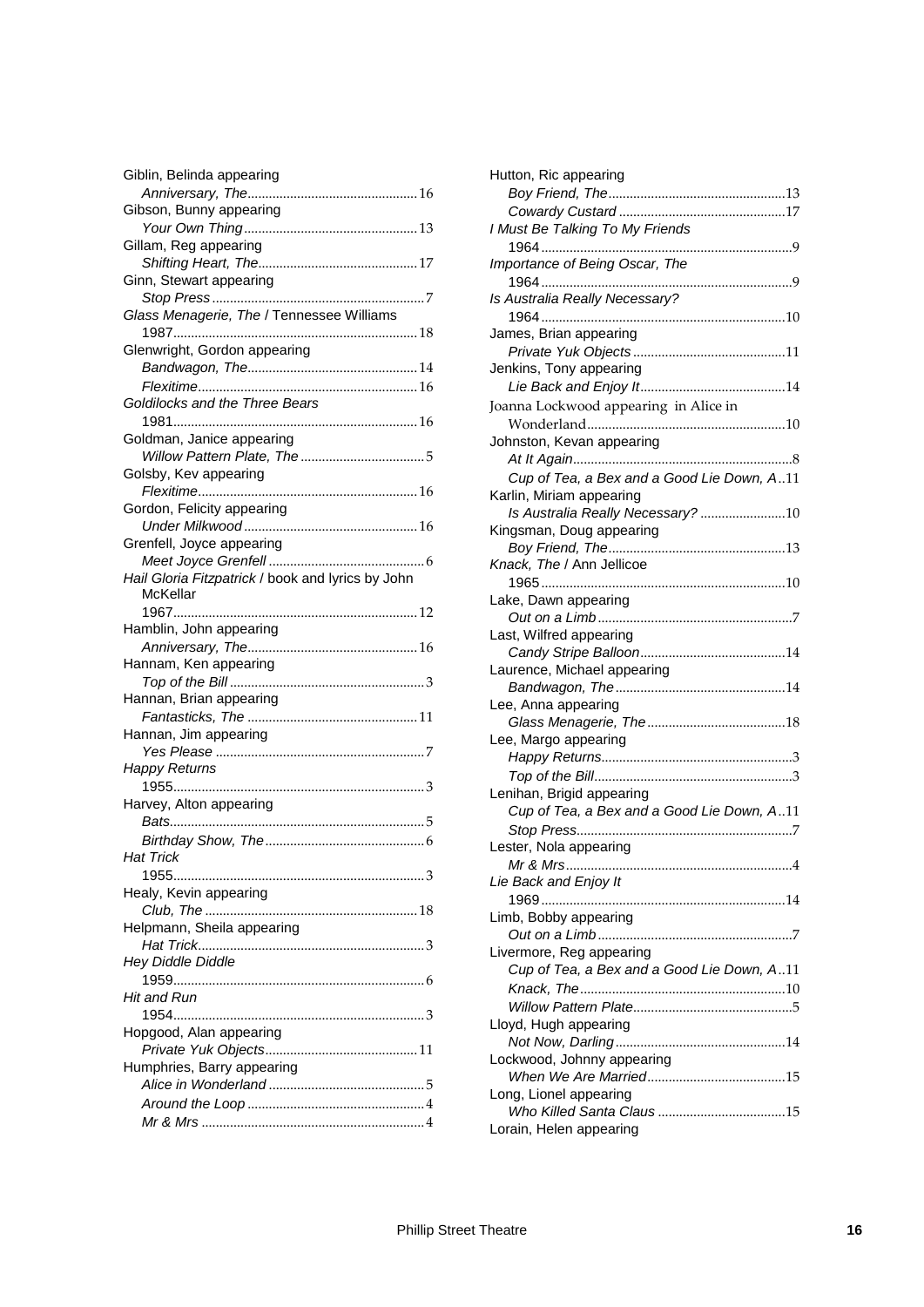| Luv / Murray Schisgal                      |
|--------------------------------------------|
| MacDonald, Donald appearing                |
| Cup of Tea, a Bex and a Good Lie Down, A11 |
|                                            |
| There Will Be an Intervial of 15 Minutes12 |
| MacLiammoir, Micheal appearing             |
| I Must Be Talking To My Friends9           |
| Importance of Being Oscar, The             |
| Malcolm, Guy appearing                     |
|                                            |
| Mann, Kristen appearing                    |
|                                            |
| McCallum, John appearing                   |
|                                            |
| McEuan, Sean appearing                     |
|                                            |
| McFarlane, Andrew appearing                |
|                                            |
| McFarlane, Dawne appearing                 |
|                                            |
| McManus, Mark appearing                    |
|                                            |
| Meet Joyce Grenfell                        |
|                                            |
| Meillon, John appearing                    |
|                                            |
|                                            |
| Meldrum, Max appearing                     |
|                                            |
| Mistress Money / Eleanor Witcombe and John |
| McKellar                                   |
|                                            |
| Moore, Graham appearing                    |
|                                            |
| Moore, Red appearing                       |
|                                            |
| Is Australia Really Necessary?10           |
| Morrissey, Di appearing                    |
| Removalists, The                           |
| Moss, Warwick appearing                    |
|                                            |
| Mount, Peggy appearing                     |
|                                            |
| Mr & Mrs                                   |
|                                            |
| Noad, Jessica appearing                    |
|                                            |
| Not Now, Darling / Ray Cooney and John     |
| Chapman                                    |
|                                            |
| Nygh, Anna appearing                       |
|                                            |
| O'Connor, Johnny appearing                 |

| O'Hara, Lyle appearing                            |
|---------------------------------------------------|
|                                                   |
|                                                   |
| But I Wouldn't Want To Live There12, 13           |
|                                                   |
|                                                   |
|                                                   |
| Oldaker, Max appearing                            |
|                                                   |
|                                                   |
|                                                   |
|                                                   |
|                                                   |
| Oliver, Tom appearing                             |
|                                                   |
| Osbiston, Max appearing                           |
| Private Ear - the Public Eye, The9                |
| Out on a Limb                                     |
|                                                   |
| Parker, John appearing                            |
|                                                   |
|                                                   |
| Pascoe, Don appearing                             |
|                                                   |
| Perryman, Diana appearing                         |
|                                                   |
|                                                   |
| Perryman, Jill appearing                          |
|                                                   |
|                                                   |
|                                                   |
|                                                   |
|                                                   |
|                                                   |
|                                                   |
|                                                   |
|                                                   |
|                                                   |
| Phelps, Peter appearing                           |
|                                                   |
| <b>Phillip Street Revue</b>                       |
| Phillips, Hazel appearing                         |
|                                                   |
|                                                   |
| Phipps, Max appearing                             |
| Pickering, Arthur appearing                       |
| Goldilocks and the Three Bears16                  |
| Pini, Karen appearing                             |
|                                                   |
| Private Ear - the Public Eye, The / Peter Shaffer |
|                                                   |
| Private Yuk Objects / Alan Hopgood                |
|                                                   |
| Ramsey, Lois appearing                            |
|                                                   |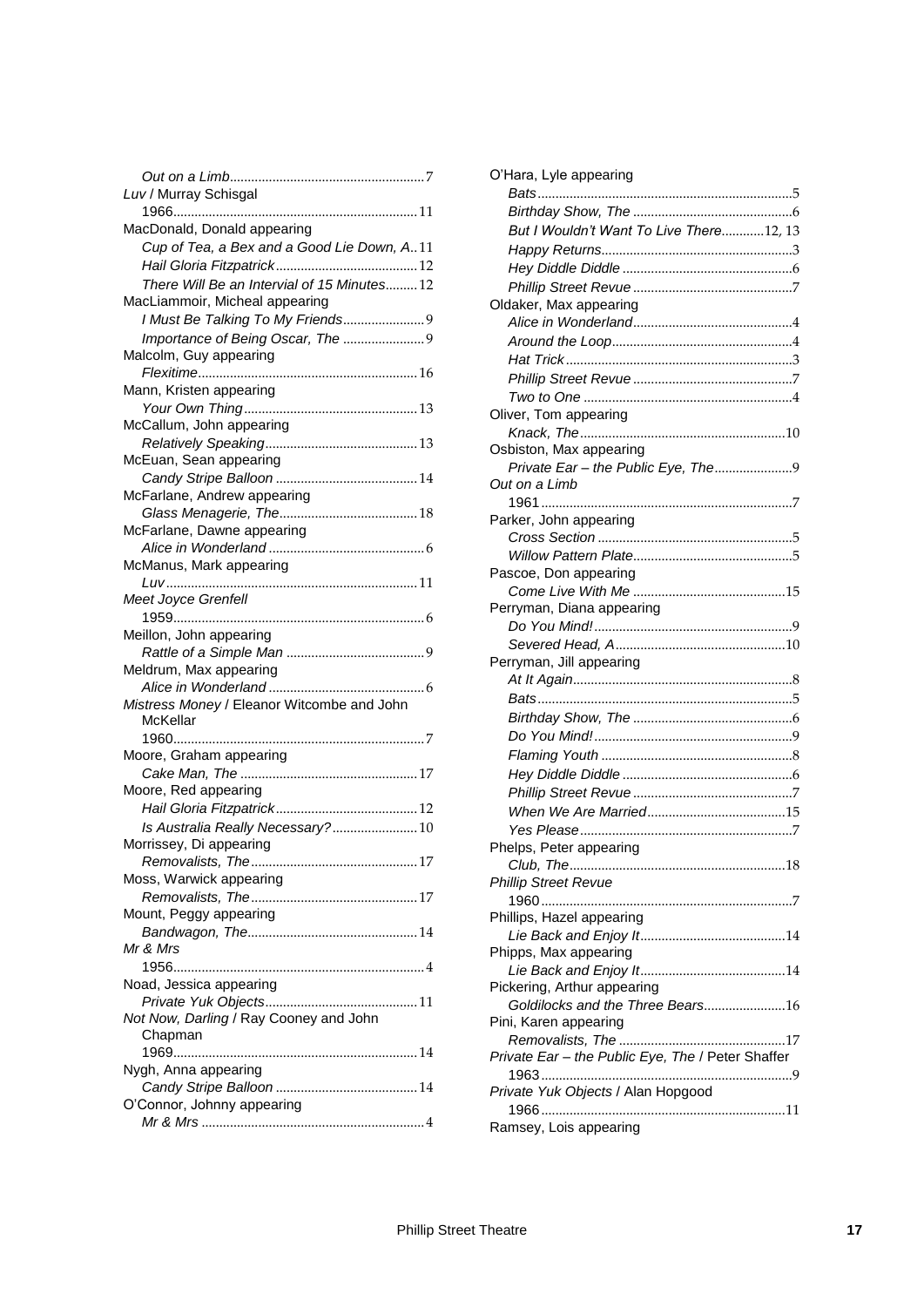| Randall, Dale appearing                           |
|---------------------------------------------------|
|                                                   |
| Randell, Ron appearing                            |
|                                                   |
| Rattle of a Simple Man / Charles Dyer             |
|                                                   |
| Raye, Carol appearing                             |
|                                                   |
| Redshaw, Marie appearing                          |
| Regan, Shirley appearing                          |
|                                                   |
| Relatively Speaking / Alan Ayckbourn              |
|                                                   |
| Removalists, The / David Williamson               |
|                                                   |
| Ride on a Broomstick, A / Eleanor Witcombe        |
|                                                   |
| <b>Robert Morley</b>                              |
|                                                   |
| Robert Morley appearing                           |
|                                                   |
| Rogers, Lynn appearing                            |
|                                                   |
| Rowley, Peter appearing                           |
|                                                   |
| Russell, Anna appearing                           |
|                                                   |
| Salter, June appearing                            |
|                                                   |
|                                                   |
|                                                   |
|                                                   |
|                                                   |
|                                                   |
|                                                   |
|                                                   |
| There Will Be an Interval of 15 Minutes  12       |
| Sampson, Rod appearing                            |
|                                                   |
| Saunders, Justine appearing                       |
|                                                   |
| Seagreave, Rosalind appearing                     |
|                                                   |
| Severed Head, A / Iris Murdoch and J.B. Priestley |
|                                                   |
| Shifting Heart, The / Richard Beynon              |
|                                                   |
| Simon, Christopher appearing                      |
|                                                   |
| Skinner, Carole appearing                         |
|                                                   |
| Skinner, Raintree appearing                       |
| Smith, Paul appearing                             |

| Sonkkila, Paul appearing                    |  |
|---------------------------------------------|--|
|                                             |  |
| Stop Press / Music Dot Mendoza              |  |
|                                             |  |
| Stott, Judith appearing                     |  |
| Private Ear - the Public Eye, The9          |  |
| Sunners, Shirley appearing                  |  |
|                                             |  |
| Tamara, Olga appearing                      |  |
|                                             |  |
| Tapply, Brian appearing                     |  |
|                                             |  |
| Taylor, Kit appearing                       |  |
|                                             |  |
| There Will Be an Interval of 15 Minutes     |  |
|                                             |  |
| Thomas, AI appearing                        |  |
|                                             |  |
| Thompson, Malcolm appearing                 |  |
|                                             |  |
| Tingwell, Charles appearing                 |  |
|                                             |  |
|                                             |  |
| Tintookies / Music by Kurt Herweg, book and |  |
| lyrics by Hal Saunders                      |  |
|                                             |  |
| Top of the Bill                             |  |
|                                             |  |
| Two to One                                  |  |
|                                             |  |
| Under Milkwood / Dylan Thomas               |  |
| 1980                                        |  |
| Unicomb, John appearing                     |  |
|                                             |  |
| Wallace, Cliff appearing                    |  |
| Goldilocks and the Three Bears16            |  |
| Wallace, Rowena appearing                   |  |
|                                             |  |
| Ward, Patrick appearing                     |  |
|                                             |  |
|                                             |  |
| Weaver, Jacki appearing                     |  |
|                                             |  |
|                                             |  |
| Welch, Bettina appearing                    |  |
|                                             |  |
|                                             |  |
|                                             |  |
|                                             |  |
| What's New?                                 |  |
|                                             |  |
| When We Are Married / J. B. Priestley       |  |
|                                             |  |
| Whitford, Peter appearing                   |  |
|                                             |  |